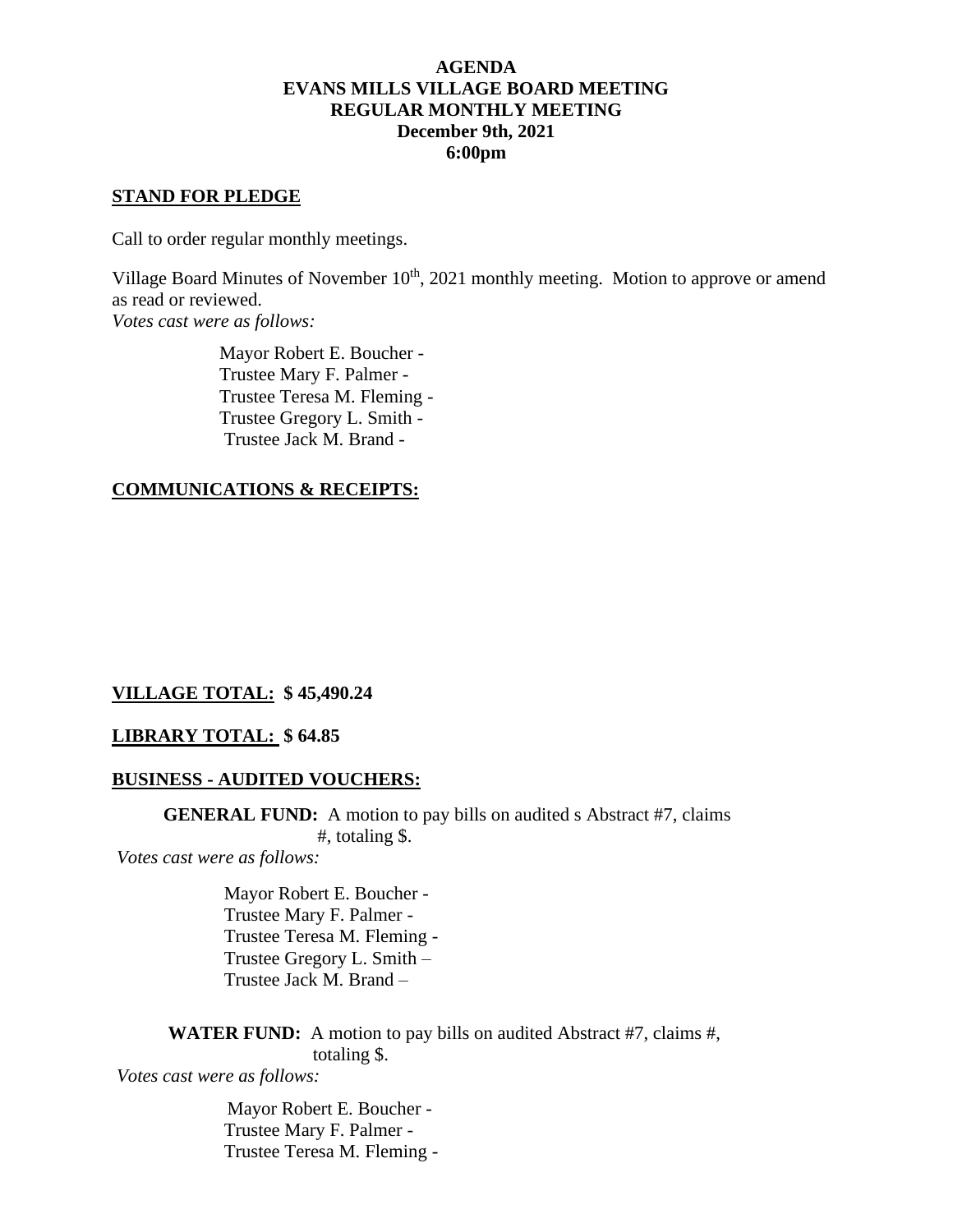Trustee Gregory L. Smith – Trustee Jack M. Brand –

**SEWER FUND:** A motion to pay bills on audited Abstract #7, claims #,

totaling \$.

*Votes cast were as follows:*

Mayor Robert E. Boucher - Trustee Mary F. Palmer - Trustee Teresa M. Fleming - Trustee Gregory L. Smith – Trustee Jack M. Brand –

*\*LIBRARY FUND: Village will submit bills on behalf of the Village Library on audited* Abstract #7*, totaling \$. No votes to be cast.*

# **CODE ENFORCMENT UPDATE:**

# **POLICE UPDATE:**

Steven C. Wood has presented to the village board to review the reports on the status of the activities within the Evans Mills/Black River Police Department for November 2021. Any questions or concerns?

# **UPDATE FROM DPW SUPERINTENDENT:**

A motion to allow Dave Edwards to roll over any remaining vacation time into 2022. *Votes cast were as follows:*

> Mayor Robert E. Boucher - Trustee Mary Palmer - Trustee Gregory L. Smith – Trustee Teresa M. Fleming – Trustee Jack Brand -

# **REFUSE:**

Discuss Refuse rules and options for the future.

# **RESIDENTS:**

#### **CLEANING SERVICES**

Request for quotes have gone out to Servpro & Northern New York Commercial Cleaning Services.

#### **UNPAID TAXES 2020:**

\$ 17,651.59 in unpaid taxes and penalties were delivered to the Jefferson County Treasurer for collection on November 20, 2021. We will receive a check/ACH payment in said amount by the Jefferson County Treasurer in April 2021. Original Tax: \$16,344.04 Penalties: \$1,307.55 Total: \$17,651.59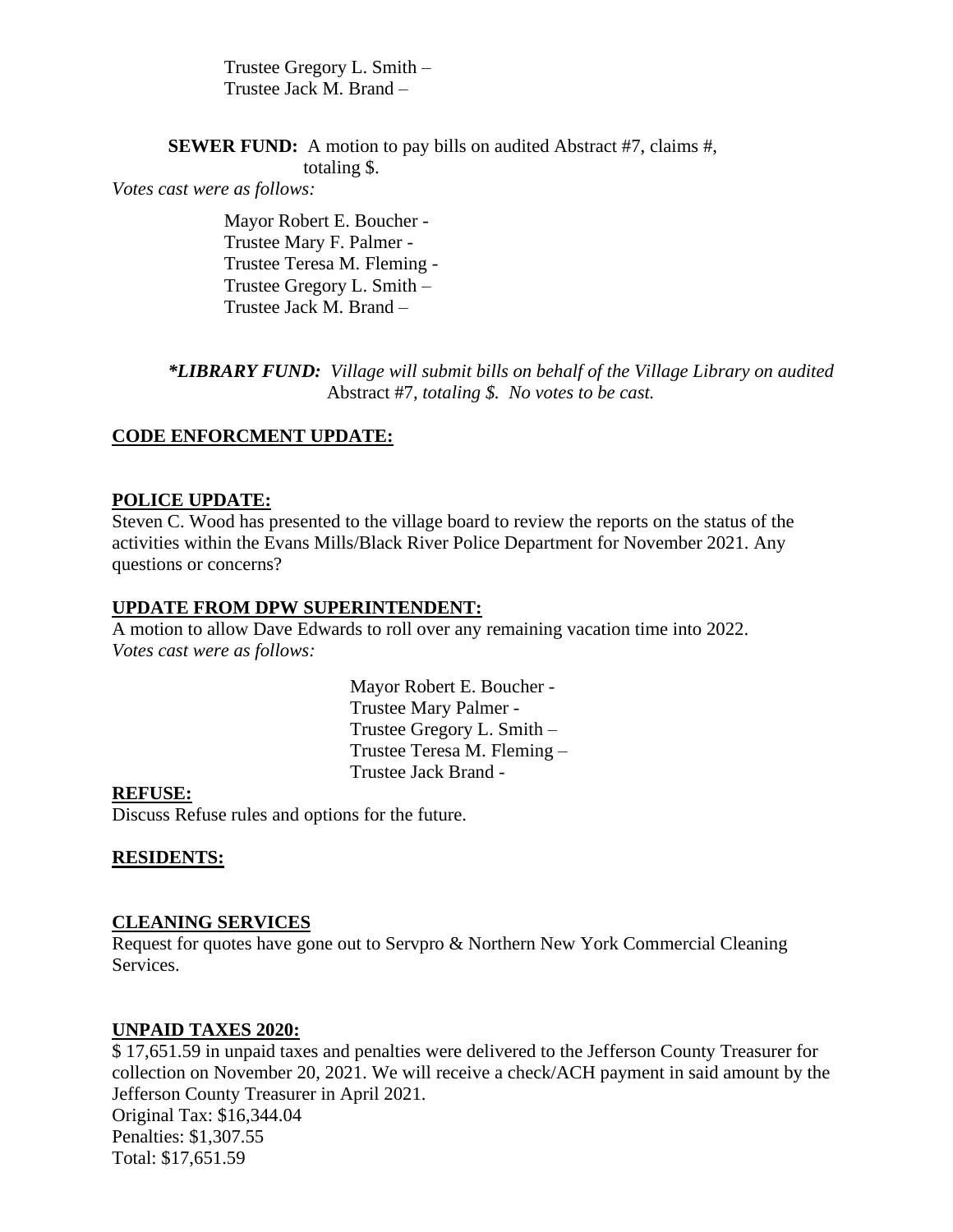# **VILLAGE ELECTION – NOVEMBER 2021:**

- Teresa Fleming was elected as Trustee (two years) at the Village Election held on November 2021. Term of office to commence December 1, 2021. Term expires November 30, 2022. The oath of office was taken by Samantha J. Fleming on December  $9<sup>th</sup>$ , 2021.
- Mary Palmer was elected as Trustee (two years) at the Village Election held on November 3, 2020. Term of office to commence December 1, 2020. Term expires November 30, 2022. The oath of office was taken by Samantha J. Fleming on December  $9<sup>th</sup>$ , 2021.

\*Oath to be taken by new electees.

# **VILLAGE ELECTION – NOVEMBER 2021:**

At the village election scheduled for November 2022, Two Trustees seats will be open. These seats are currently filled by Greg Smith (Trustee) and Jack Brand (Trustee).

# **HOLIDAYS – JANUARY 1, 2022 – DECEMBER 31, 2022:**

- 1. NEW YEAR'S DAY JANUARY 1ST
- 2. MARTIN LUTHER KING DAY JANUARY 17TH
- 3. PRESIDENT'S DAY MONDAY, FEBRUARY 21ST
- 4. MEMORIAL DAY MAY 30TH
- 5. JUNETEENTH JUNE  $19^{TH}$
- 6. INDEPENDENCE DAY JULY 4TH
- 7. LABOR DAY SEPTEMBER 5TH
- 8. COLUMBUS DAY OCTOBER 10TH
- 9. VETERAN'S DAY NOVEMBER 11TH
- 10. THANKSGIVING DAY –NOVEMBER 24TH
- 11. CHRISTMAS EVE DECEMBER 24TH
- 12. CHRISTMAS DECEMBER 25TH

# ONE FLOATING HOLIDAY - \*USED AT DISCRETION OF EMPLOYEE WITHIN ONE CALENDAR YEAR.

# \* IF ANY HOLIDAY FALLS ON A THURSDAY, ALL EMPLOYEES WILL ALSO RECEIVE FRIDAY OFF AS PART OF THE HOLIDAY OBSERVANCE.

*Votes cast were as follows:*

 Mayor Robert E. Boucher - Trustee Mary Palmer - Trustee Gregory L. Smith – Trustee Teresa M. Fleming – Trustee Jack Brand -

# **REFUSE/RECYCLING COLLECTION CANCELLATIONS FOR 2021:**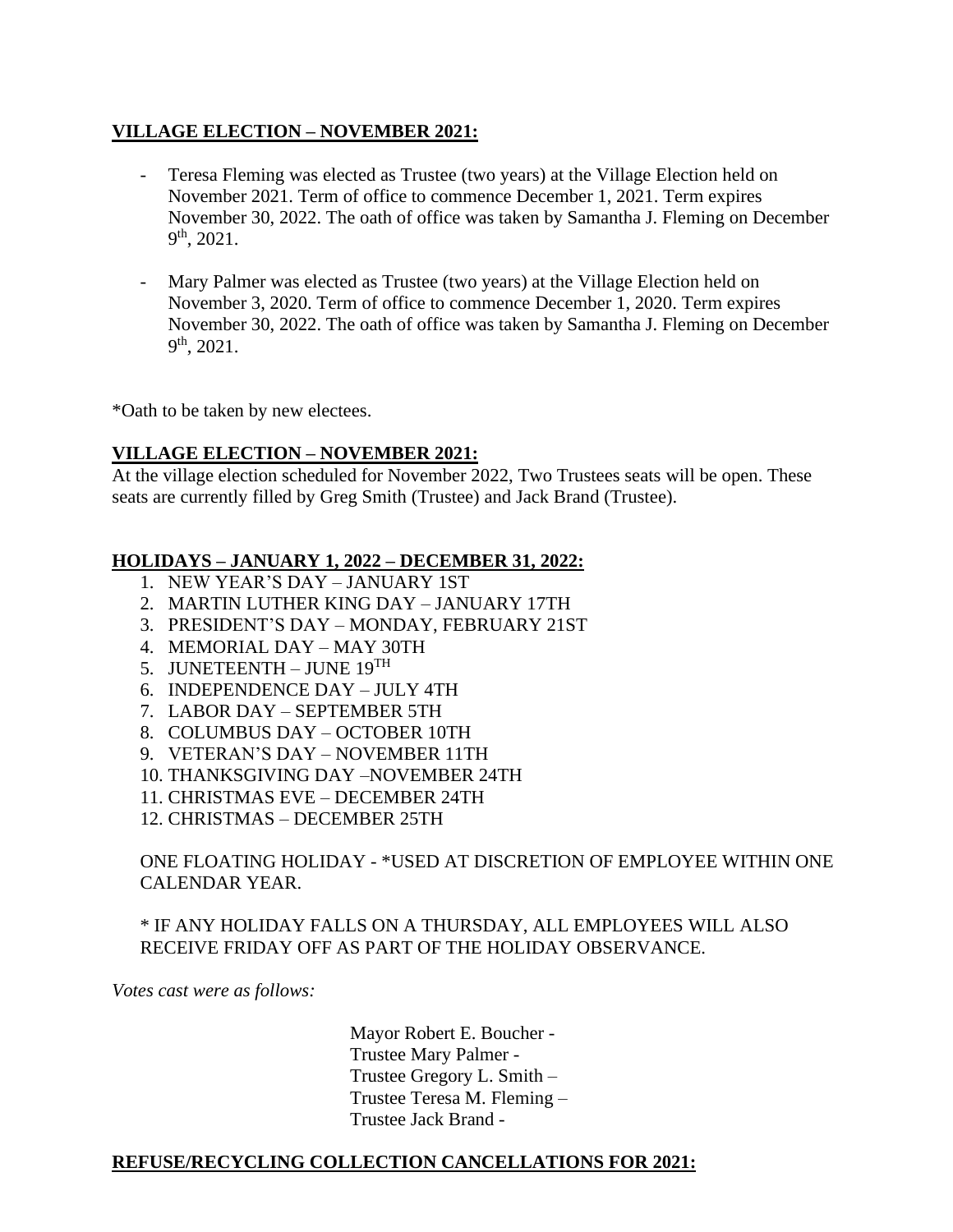Due to Holiday observances, the Village will not collect Refuse on the following days for the year 2021.

THURSDAY – NOVEMBER 24TH, 2022

# **APPOINTMENTS – DECEMBER 1, 2021 – NOVEMBER 30, 2022:**

A motion to approve the following appointments made from December 1, 2021, through November 30, 2022, by Mayor Robert E. Boucher.

- 1. Official Depository Community Bank, NA
- 2. Official News Source Village Website [www.villageofevansmills.com](http://www.villageofevansmills.com/) & Watertown Daily Times
- 3. Village Attorney Bond, Schoeneck & King, PLLC
- 4. Registrar of Vital Statistics Samantha J. Fleming
- 5. Library Director Margaret Hedden
- 6. Deputy Mayor Gregory Smith
- 7. Records Management Officer (RMO) Samantha J. Fleming
- 8. Code Enforcement Officer (CEO) Jordan Bridge
- 9. Zoning Enforcement Officer (ZEO) Jordan Bridge
- 10. Planning Board Clerk Samantha J. Fleming
- 11. Zoning Board of Appeals Clerk Samantha J. Fleming
- 12. Village Historian Robert E. Boucher
- 13. Village Engineer Fourth Coast Inc.

*Votes cast were as follows:*

 Mayor Robert E. Boucher - Trustee Mary Palmer - Trustee Gregory L. Smith – Trustee Teresa M. Fleming – Trustee Jack Brand -

# **VILLAGE BOARD MEETINGS:**

A motion to hold regular monthly meetings of the Evans Mills Village Board for the period January 1, 2022 – December 31, 2022, on the second Thursday of each month at 6:00 pm. Location of 8706 Noble St, Evans Mills, NY.

*Votes cast were as follows:*

 Mayor Robert E. Boucher - Trustee Mary Palmer - Trustee Gregory L. Smith – Trustee Teresa M. Fleming – Trustee Jack Brand -

# **PLANNING BOARD MEETINGS:**

A motion to hold planning board meetings on an as-need basis. To be placed on the agenda, information about any proposed project must be received by the Evans Mills Planning Board Chairman or Planning Board Clerk, meetings will then be scheduled accordingly. *Votes cast were as follows:*

> Mayor Robert E. Boucher - Trustee Mary Palmer - Trustee Gregory L. Smith –